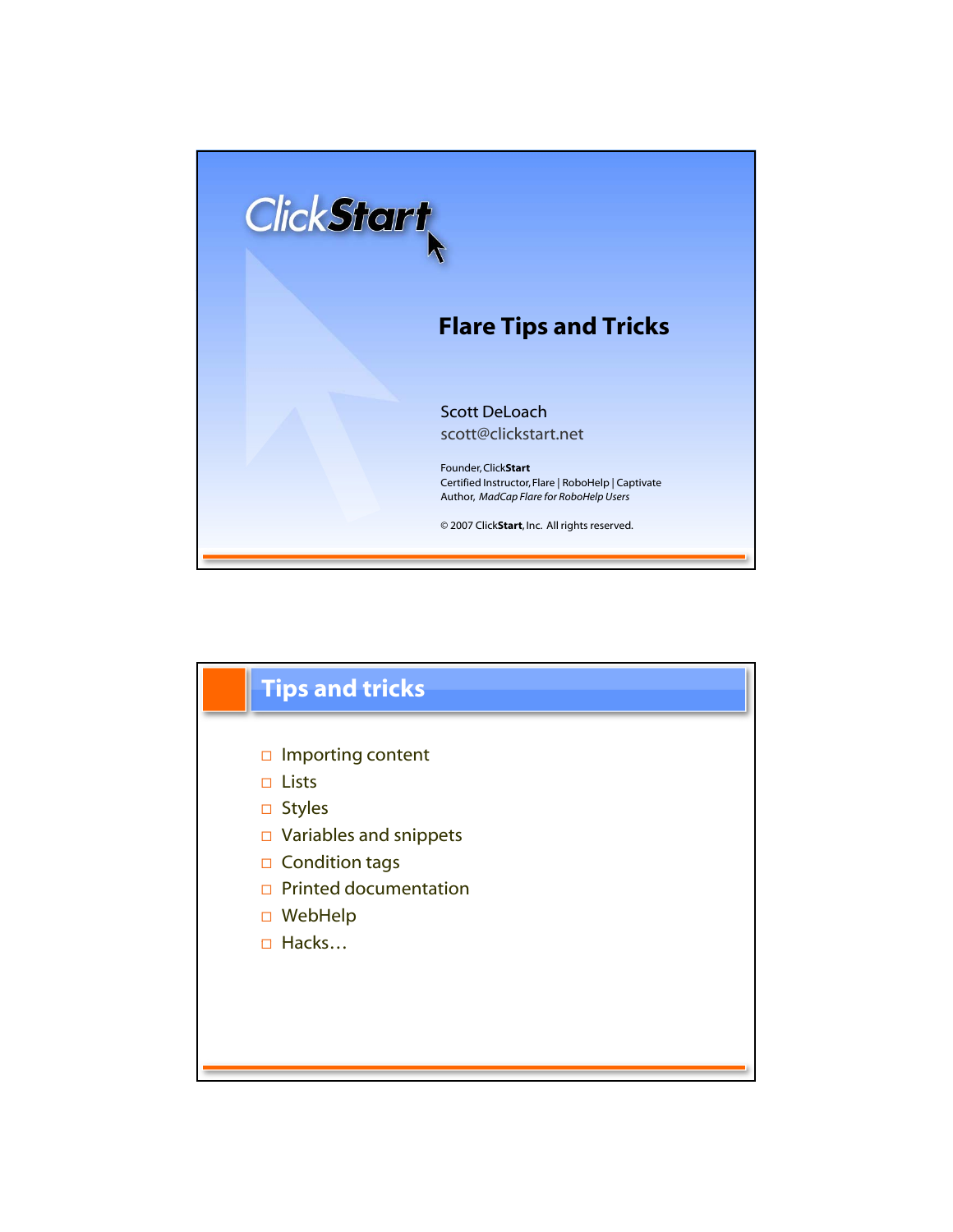

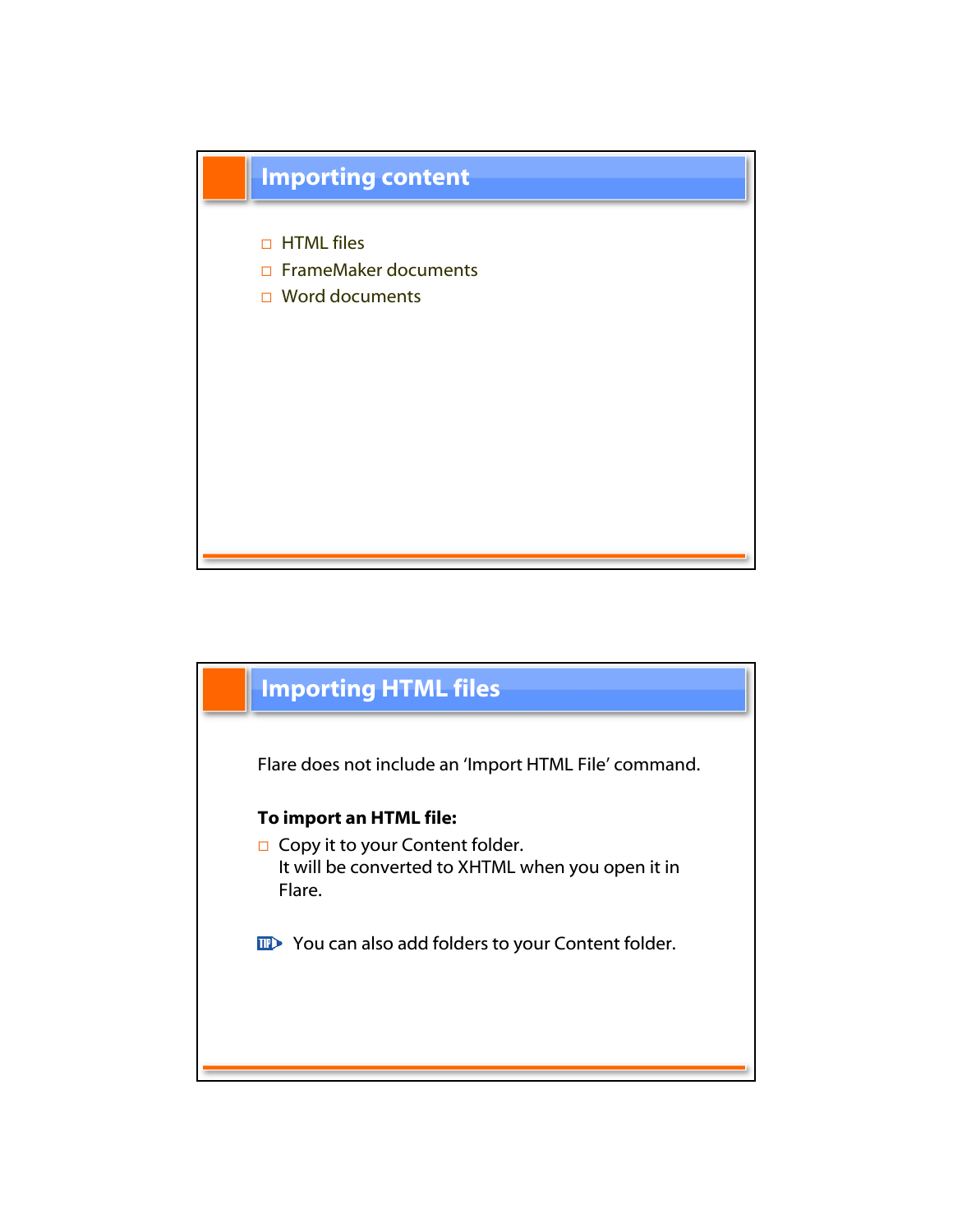

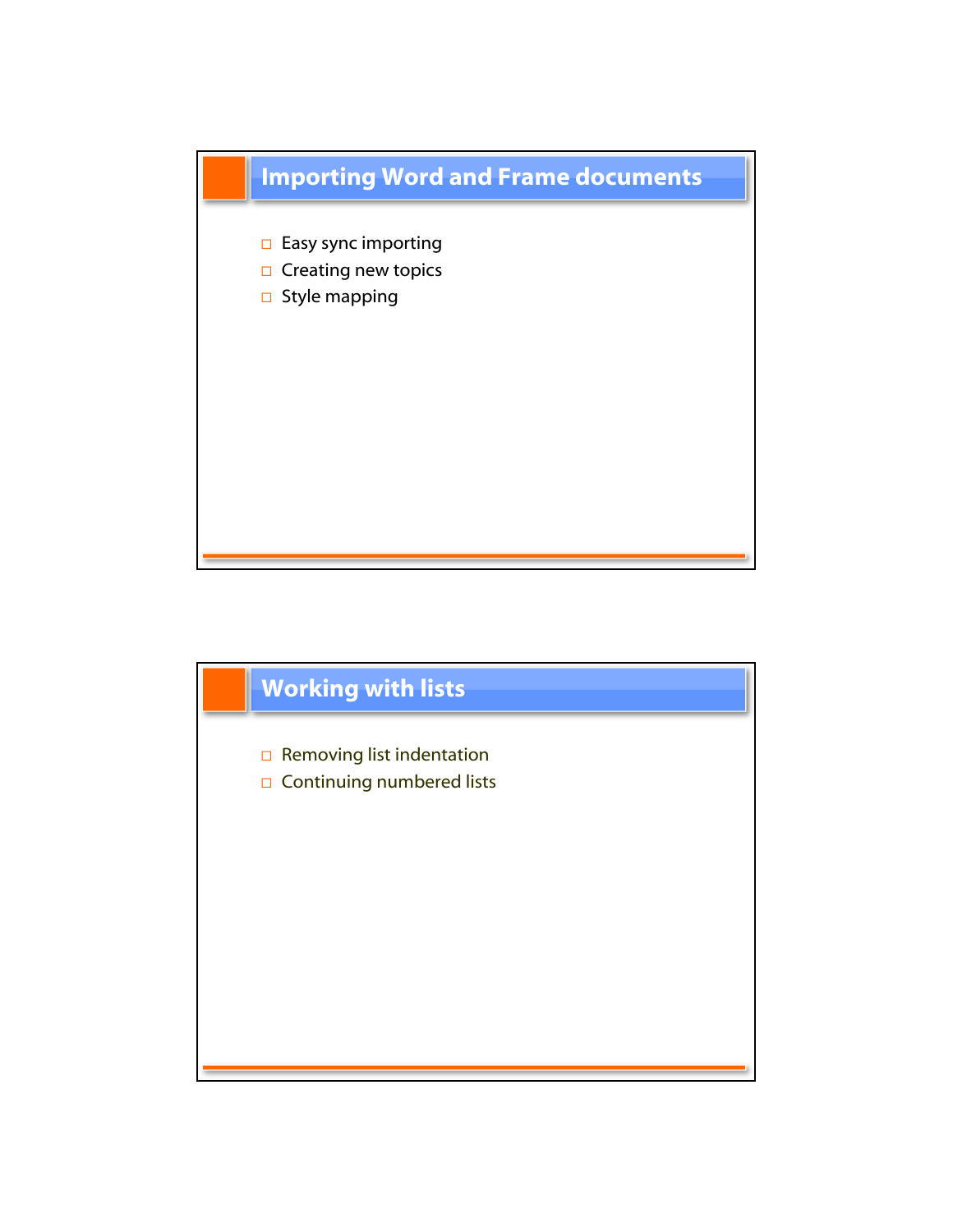

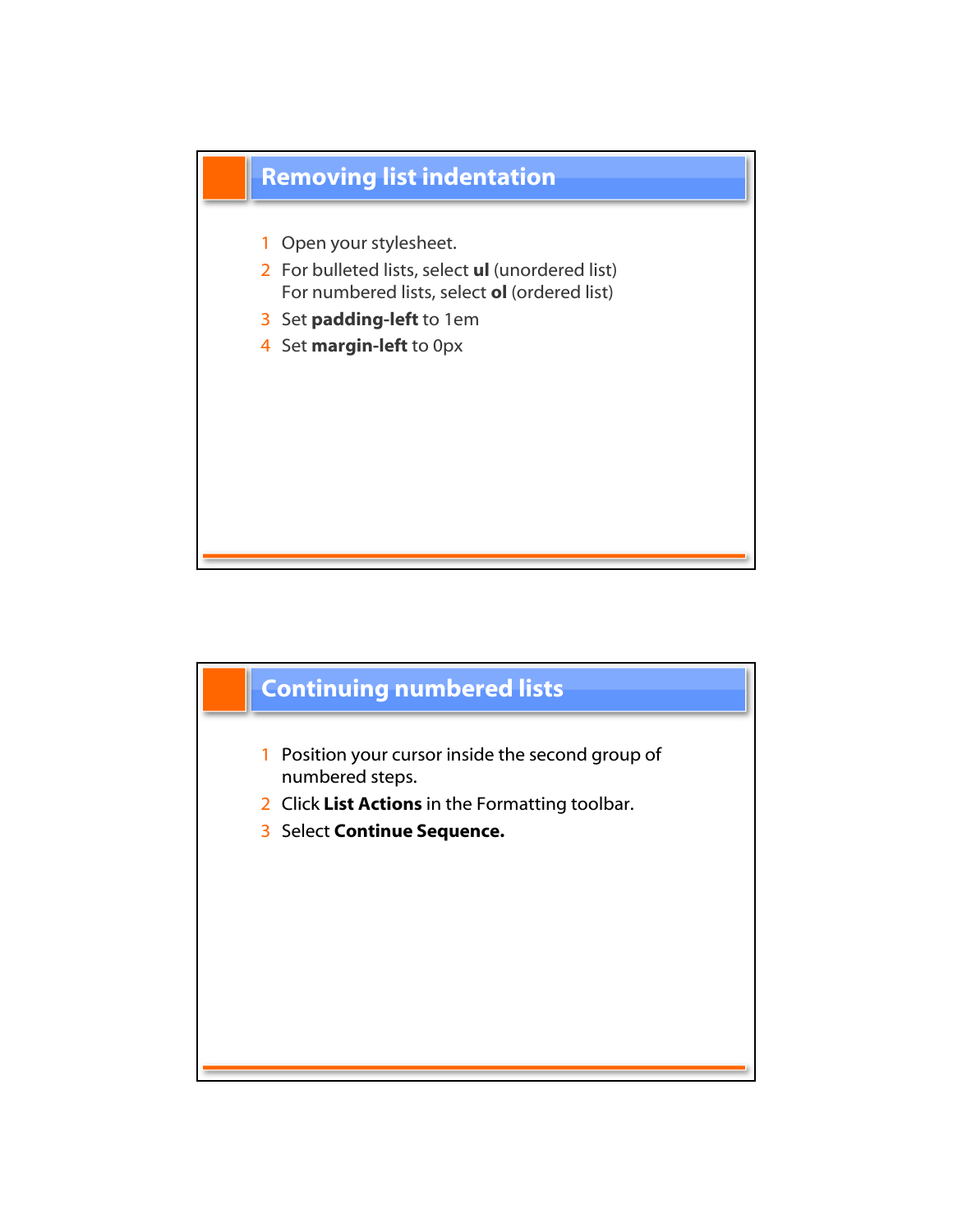

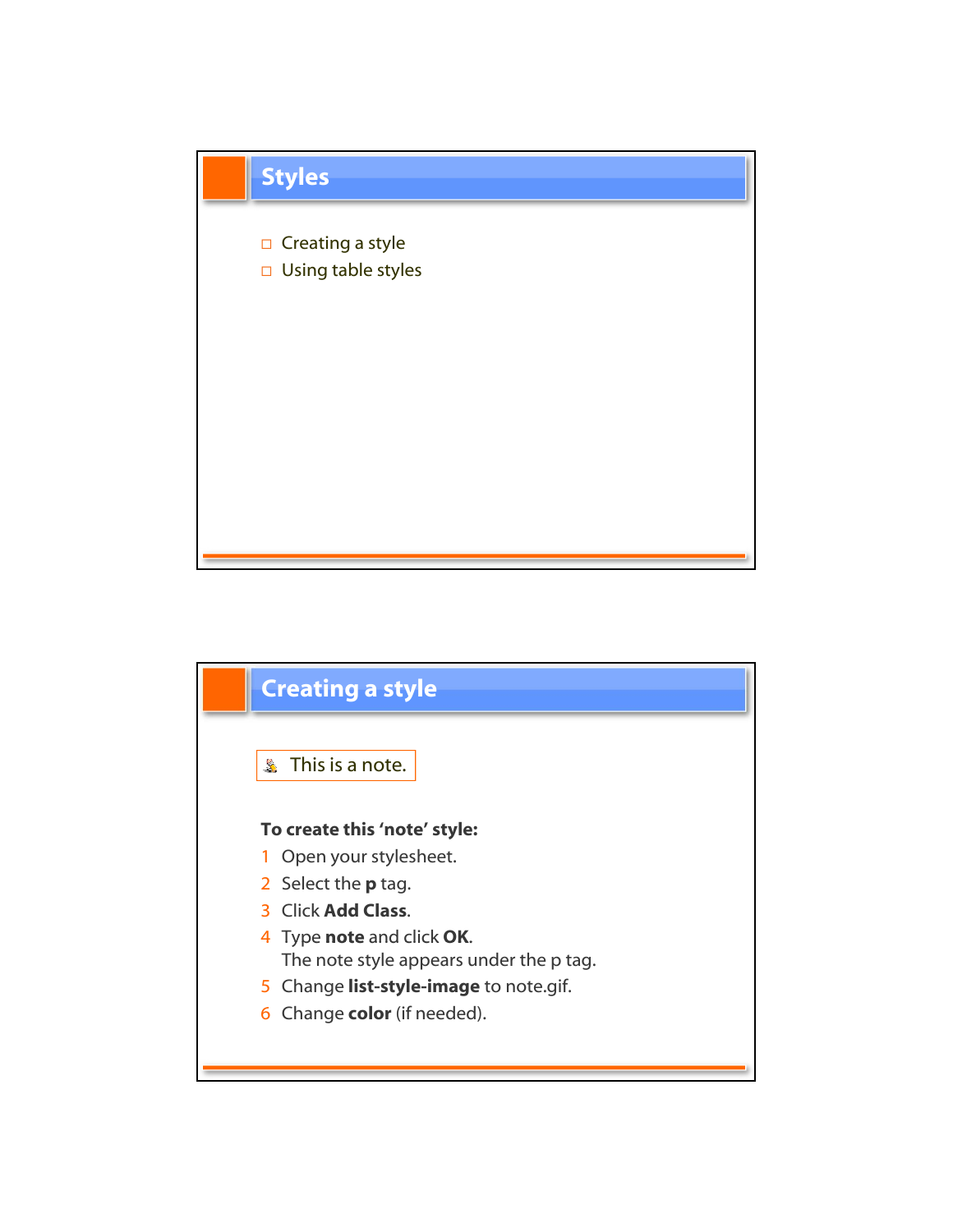

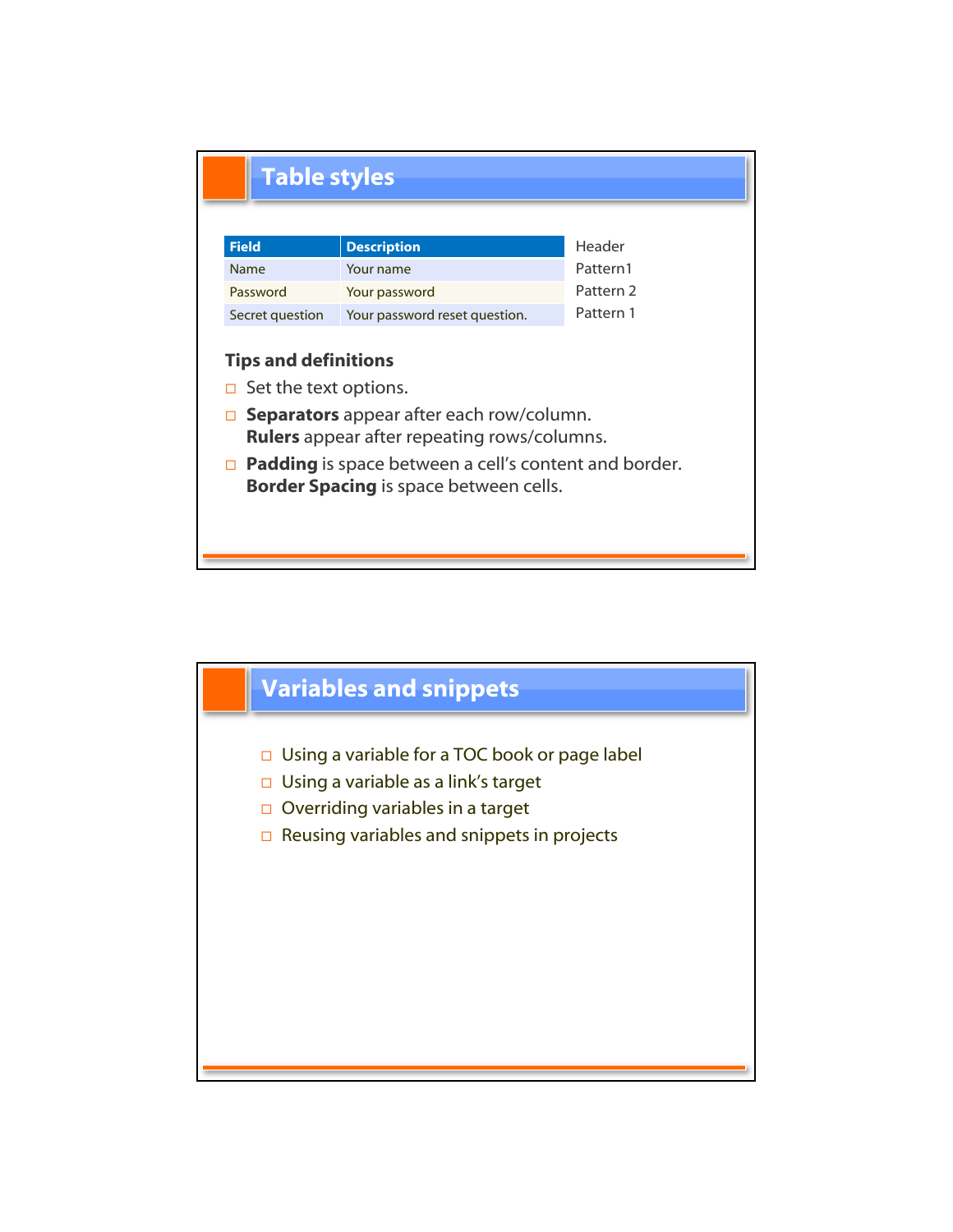

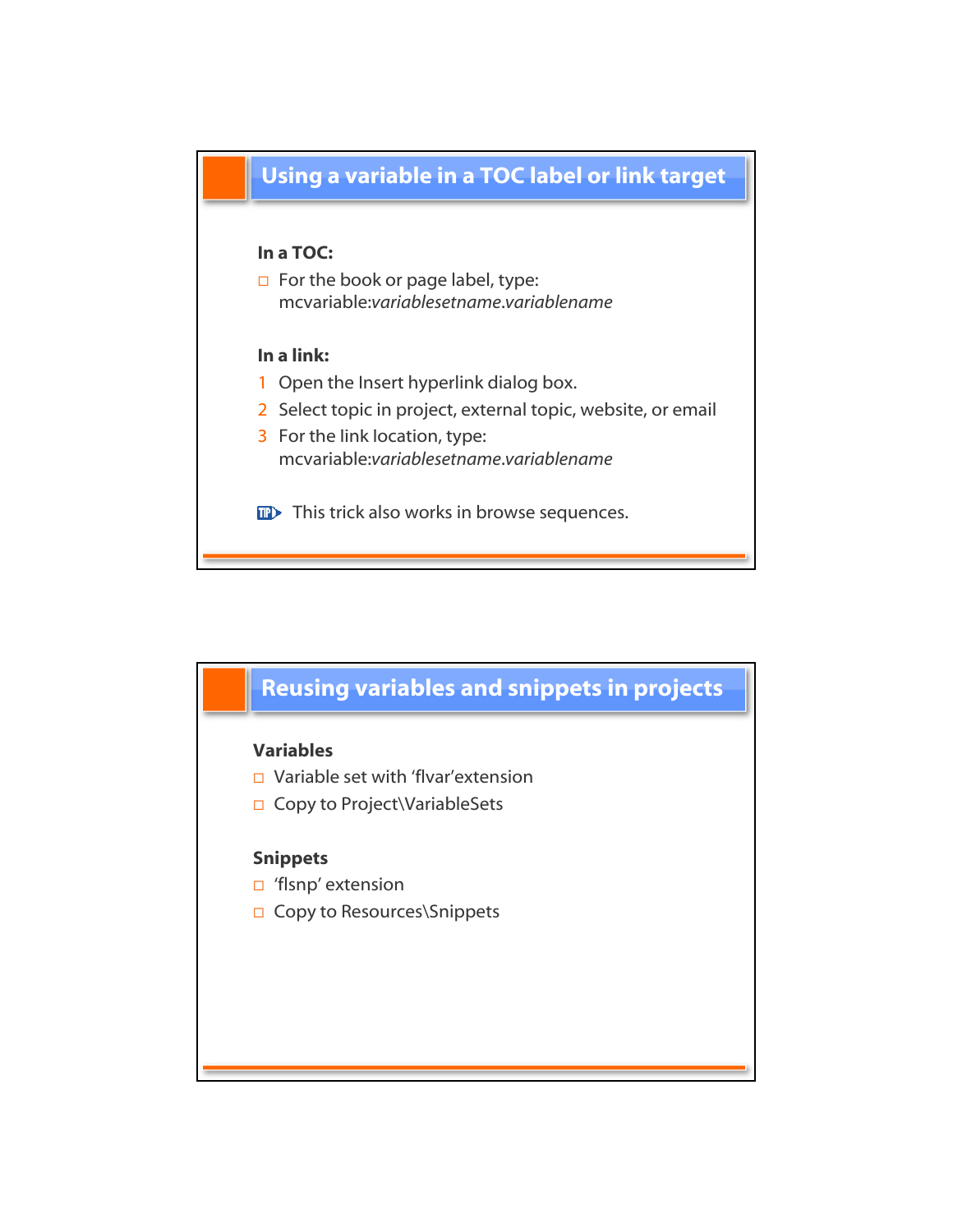

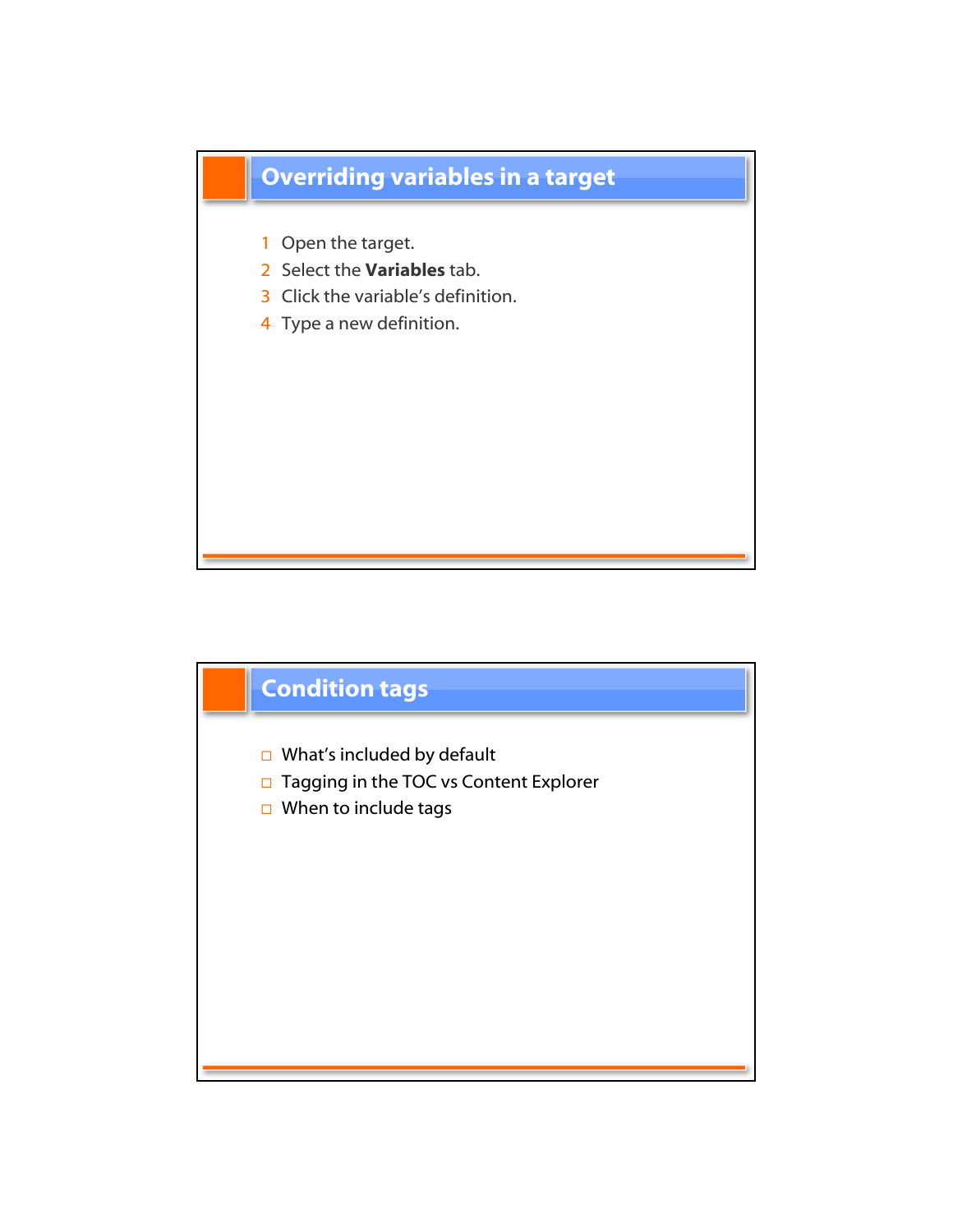

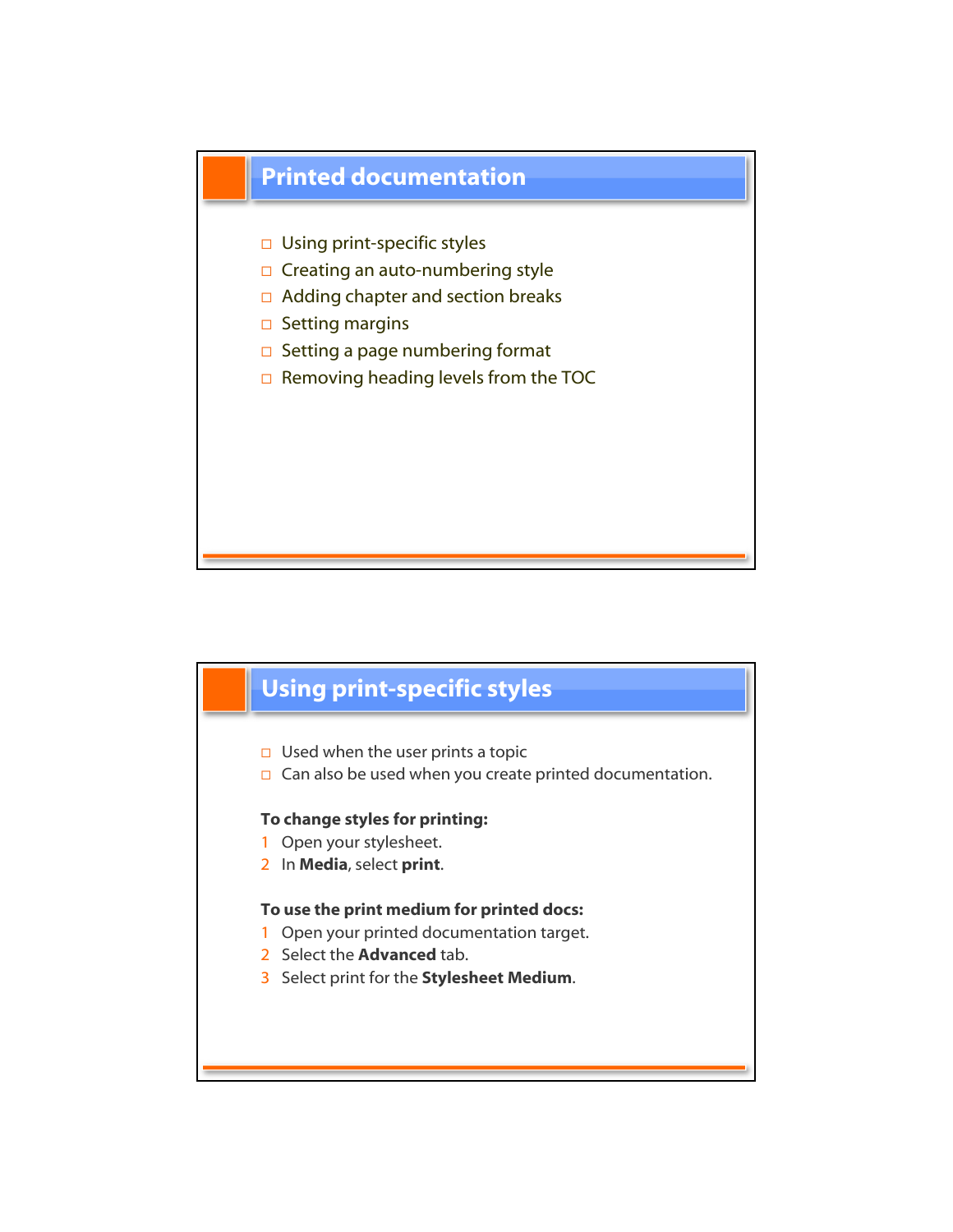|  | <b>Using print-specific styles</b> |  |
|--|------------------------------------|--|
|  |                                    |  |

## Suggested changes

| <b>Style Tag</b> | <b>Suggested change</b>                                                                                   |
|------------------|-----------------------------------------------------------------------------------------------------------|
| h <sub>1</sub>   | page-break-before: always;                                                                                |
| a<br>a:link      | color: black;                                                                                             |
| body             | background-color: white;<br>background-image: none;<br>font-family: a serif font<br>font-size: use points |
| dropDownBody     | display: block;                                                                                           |
|                  |                                                                                                           |

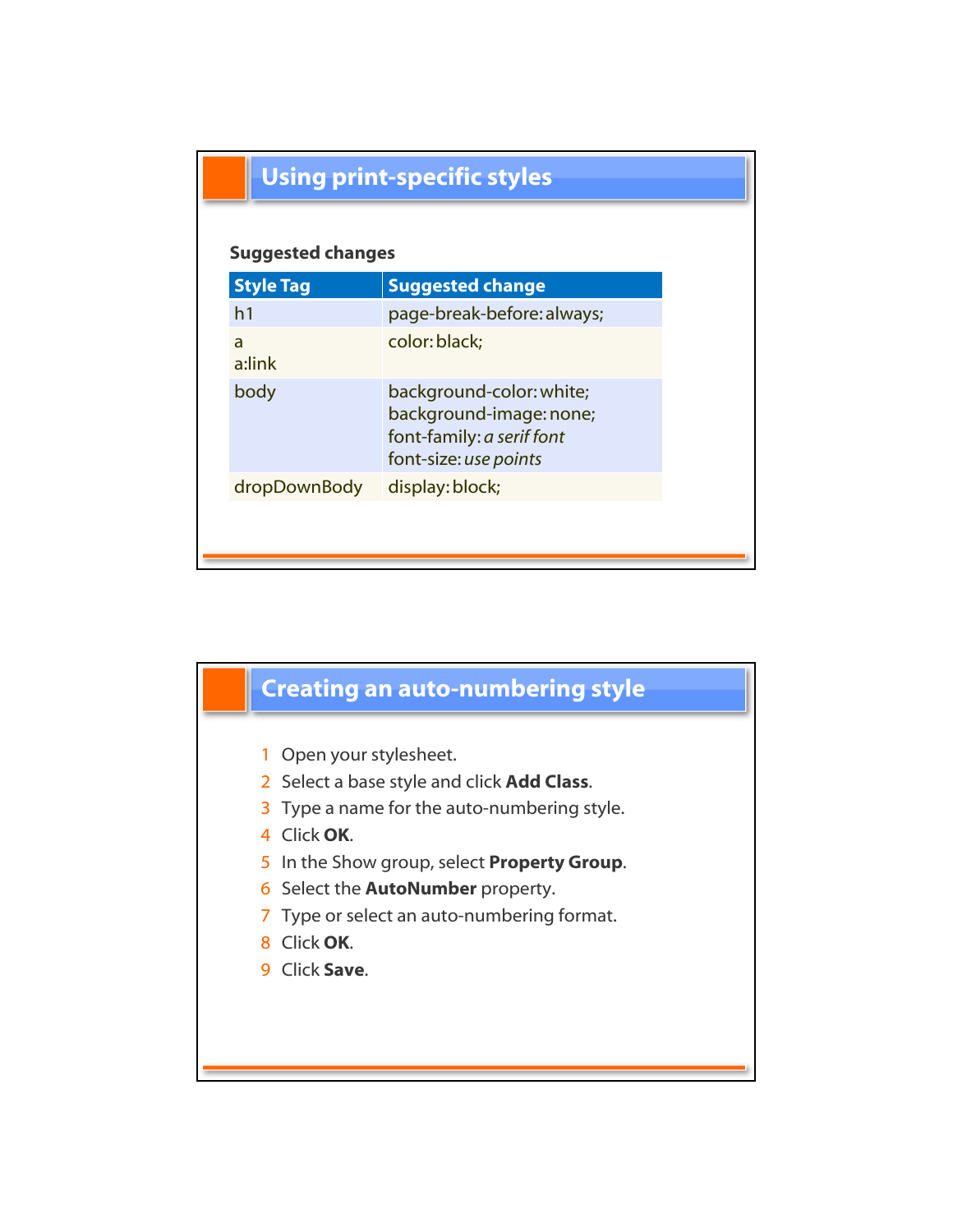

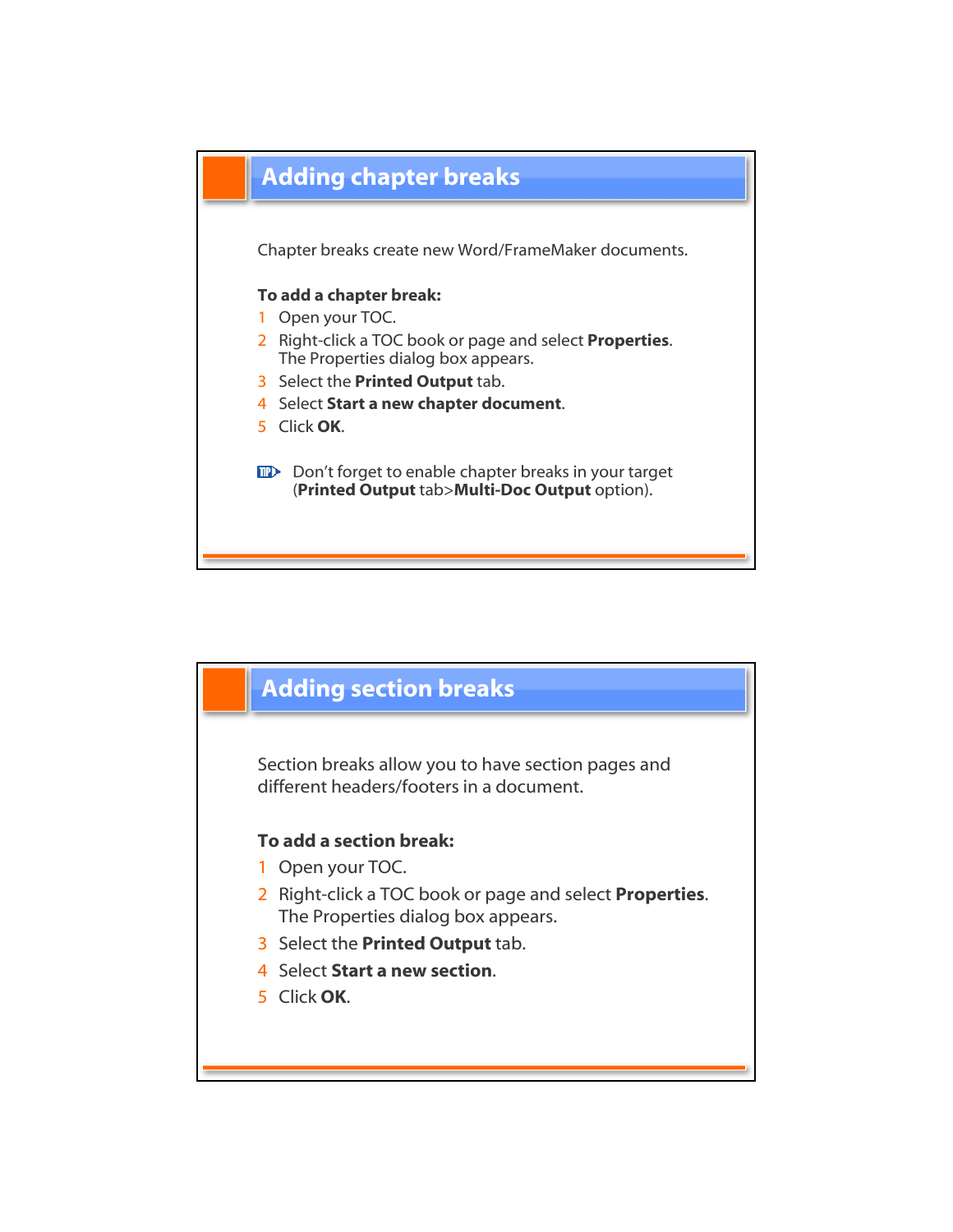

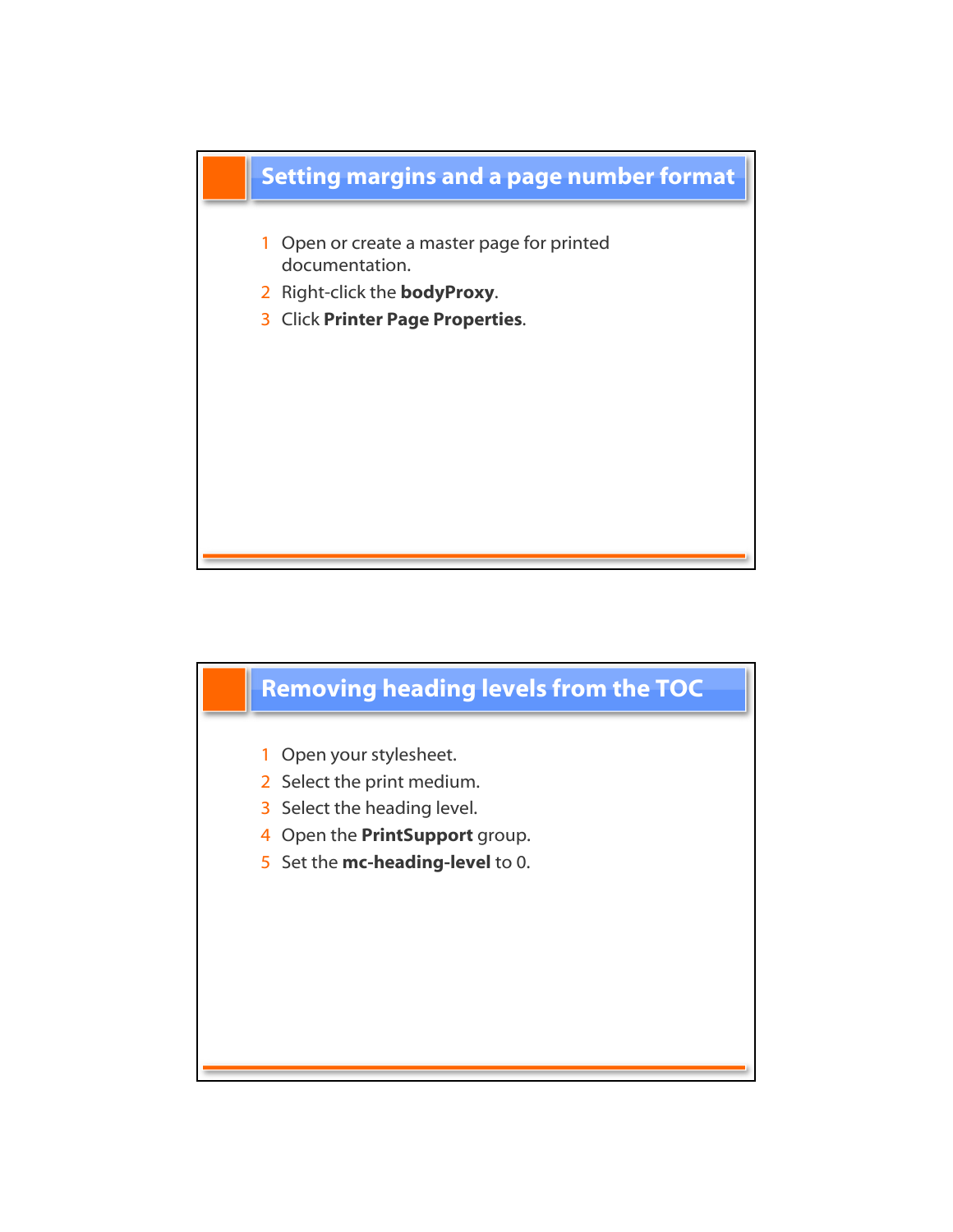

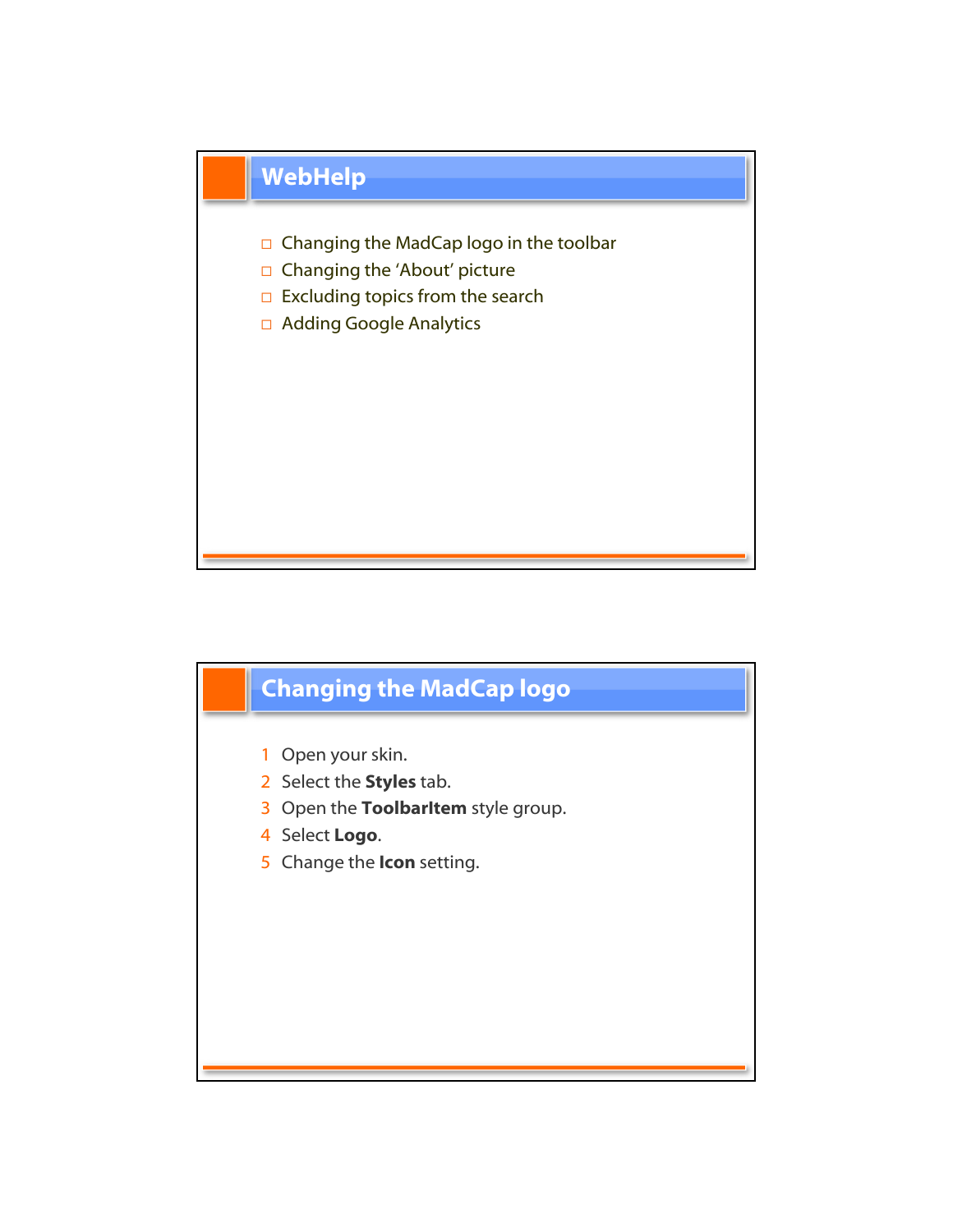

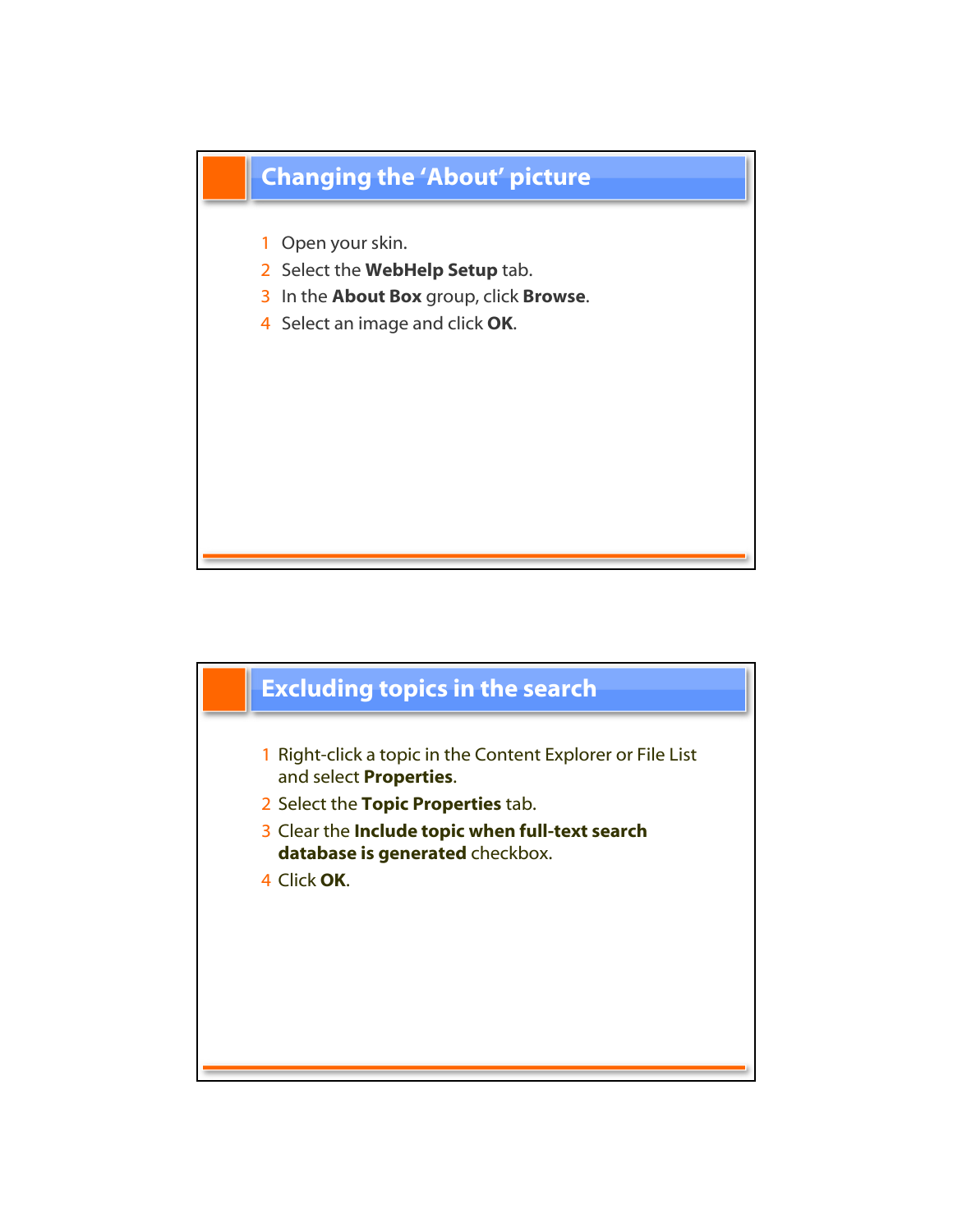

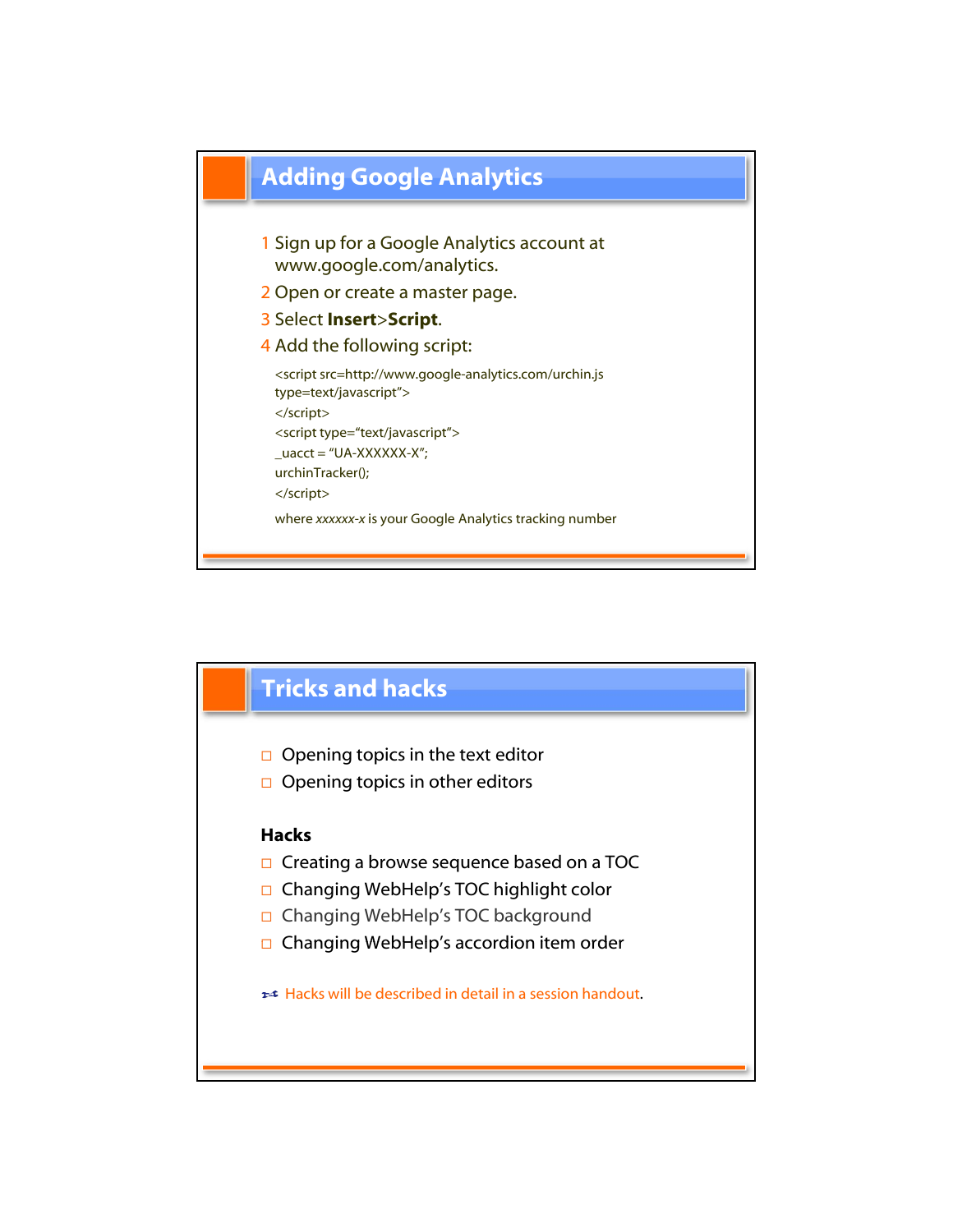

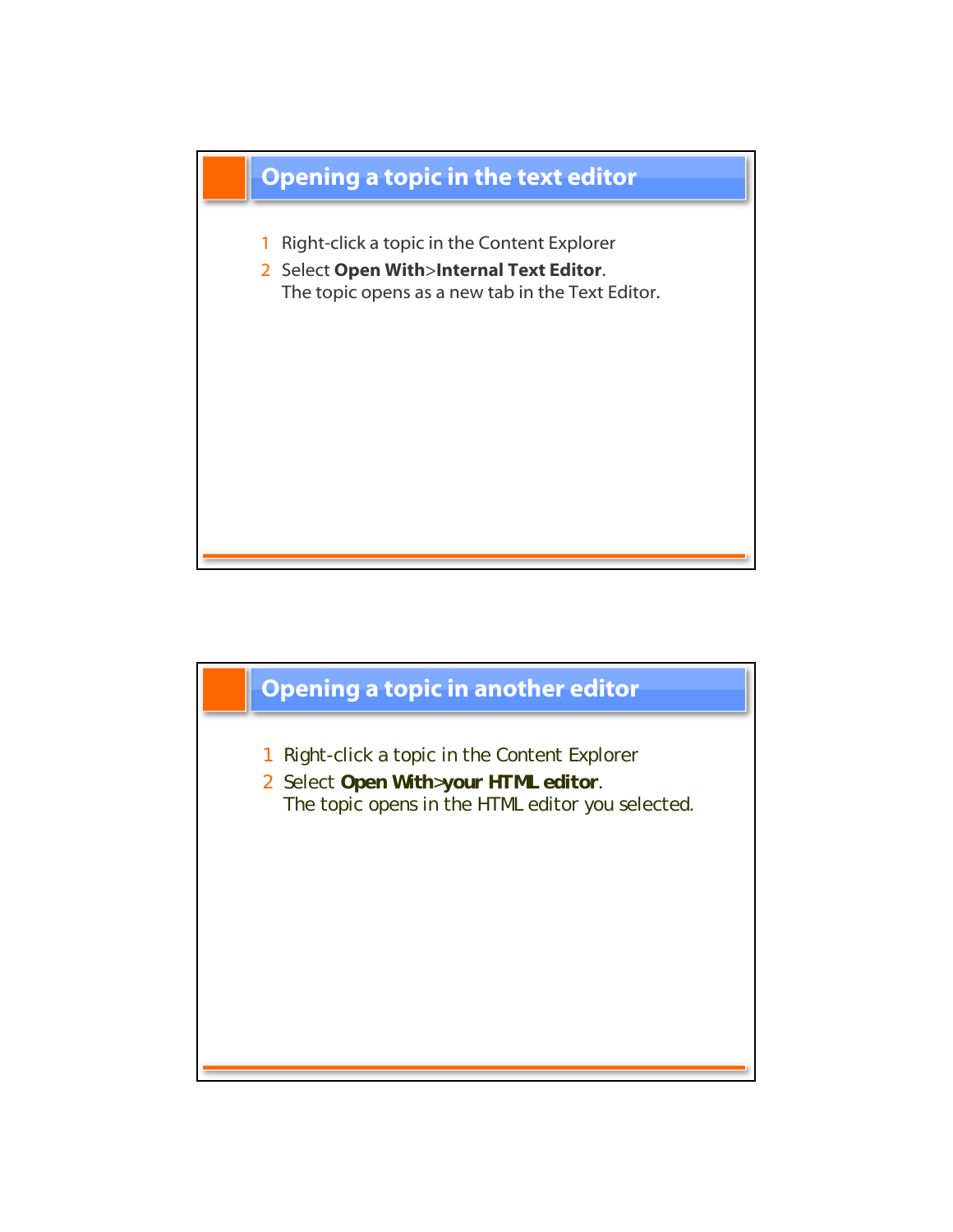## **Resources**

Forums forums.madcapsoftware.com

Knowledge base kb.madcapsoftware.com

Getting Started guide www.madcapsoftware.com/assets/FlarePrintedManual.pdf

WebHelp skins forums.madcapsoftware.com/viewtopic.php?t=2697

WebHelp examples forums.madcapsoftware.com/viewtopic.php?t=1015